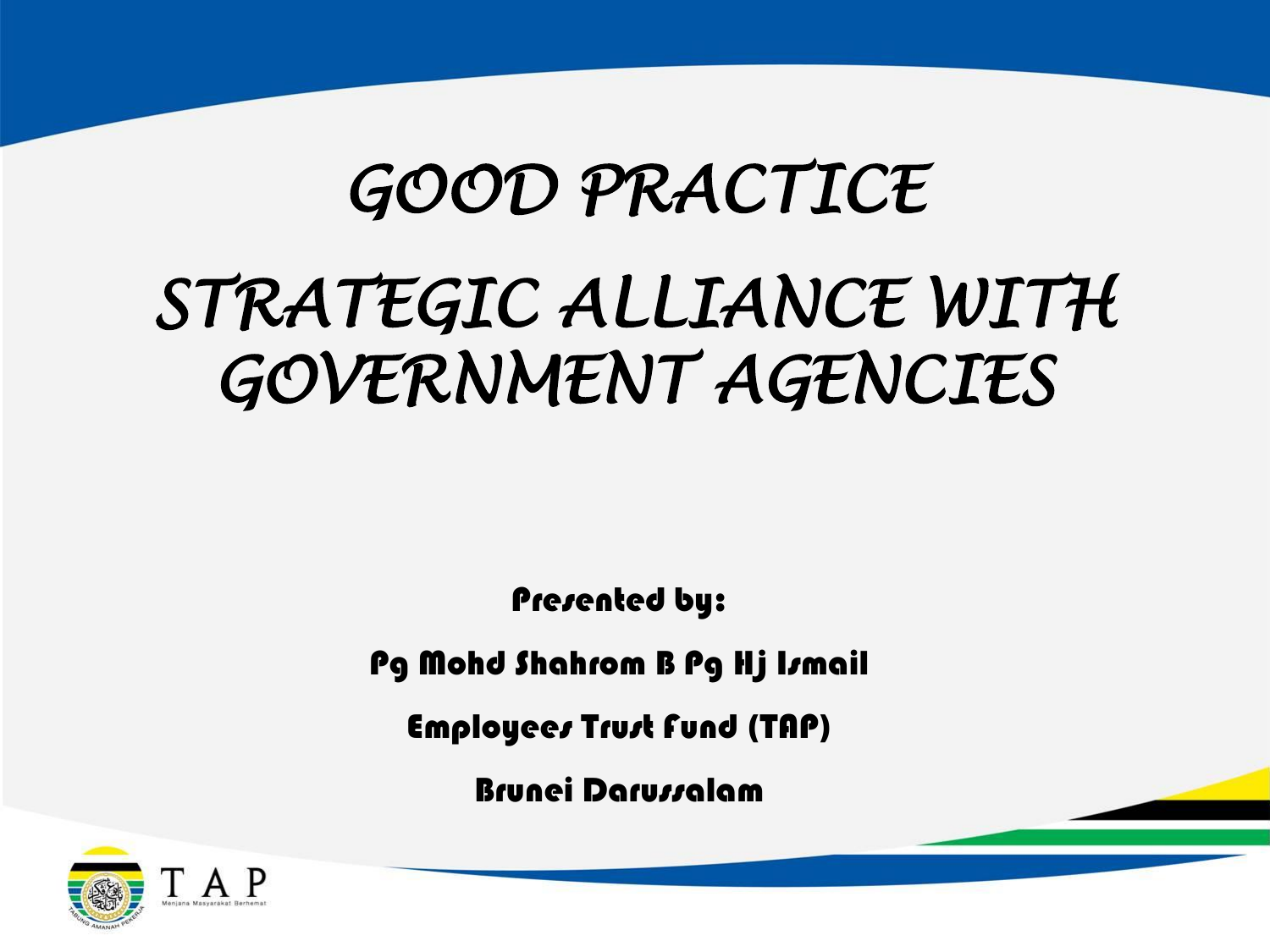In line with the 2011-2015 Corporate Strategy to maximize collection capability, The Employees Trust Fund (TAP), through its Enforcement Department have been working together with government agencies on enforcement activities.

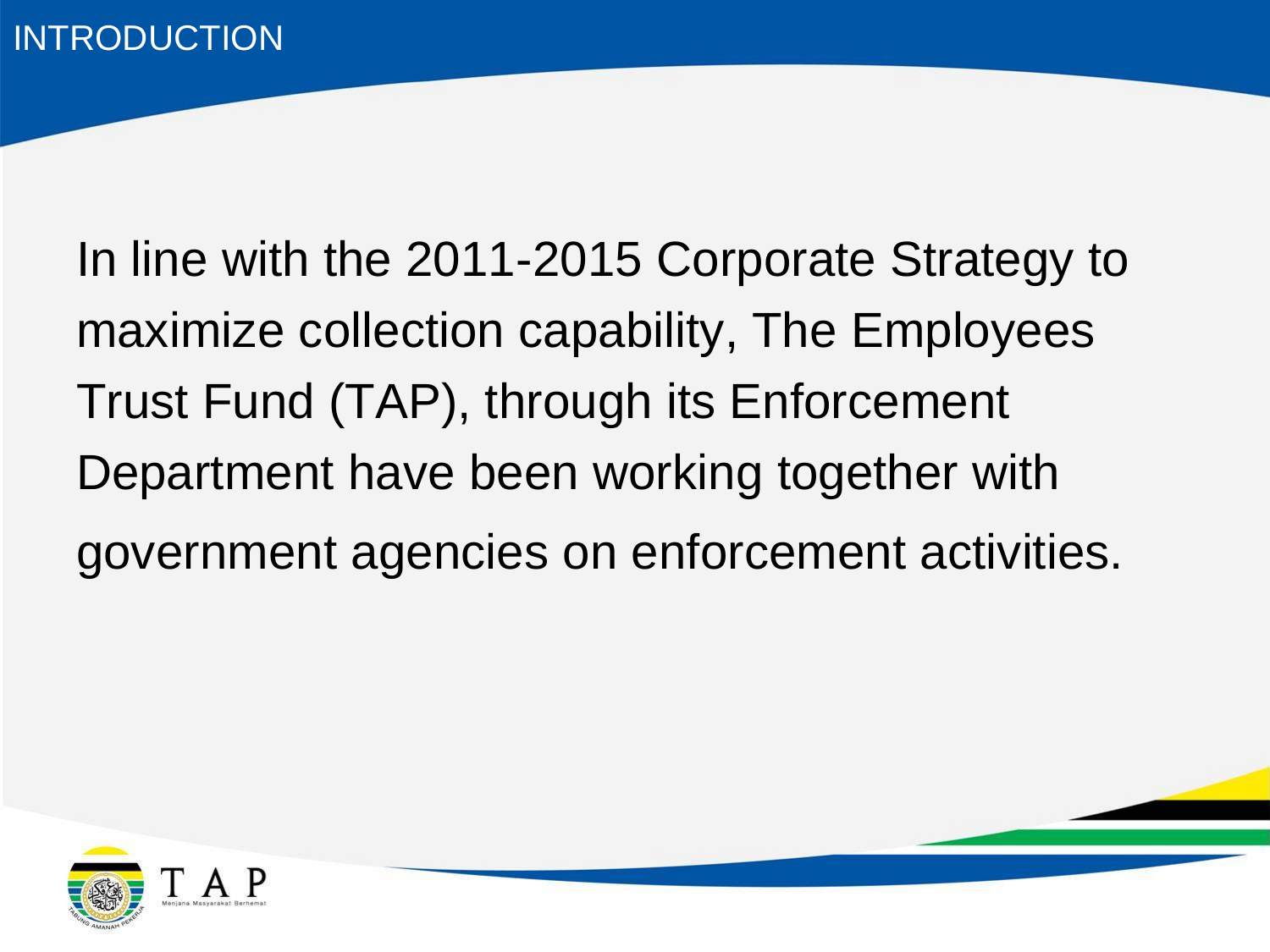- $\checkmark$  To improve the effectiveness of enforcement action
- $\checkmark$  To increase recovery of contributions
- $\checkmark$  To promote teamwork and close relationship amongst agencies
- $\checkmark$  To exchange ideas and information/ knowledge sharing



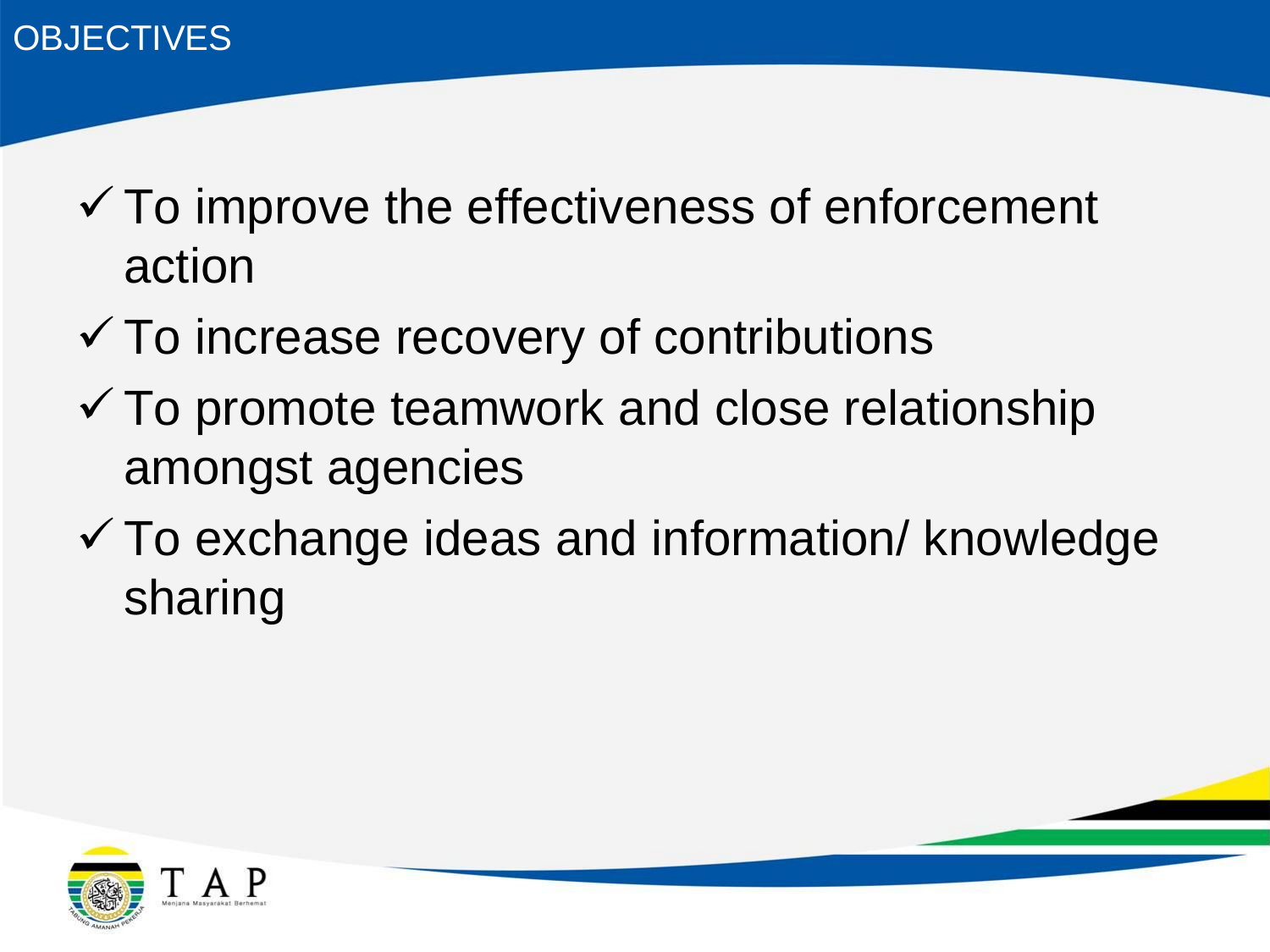- $\checkmark$  Time Other government agencies are also occupied with their own duties and responsibilities
- $\checkmark$  Resources Limited personnel in their own department to cater to our needs
- $\checkmark$  Technology Each agency has their own system operating on its own. No collaboration between agencies.

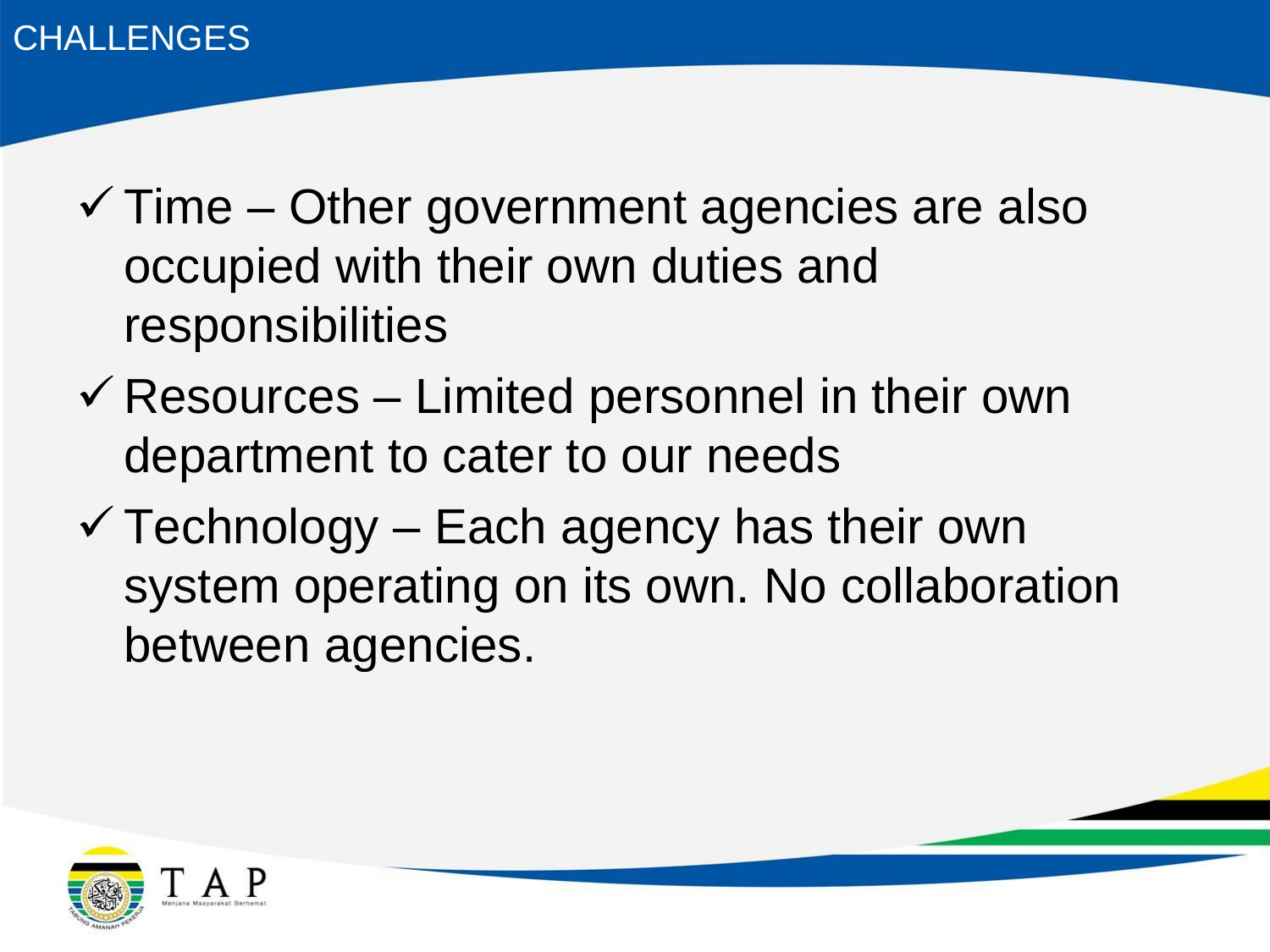#### JOINT OPERATION





- Joint operation with other government enforcement agencies eg. Royal Brunei Police Force, Labour Department, Immigrations Department, District Office, Municipal Department, etc
- Conducted at least twice a year

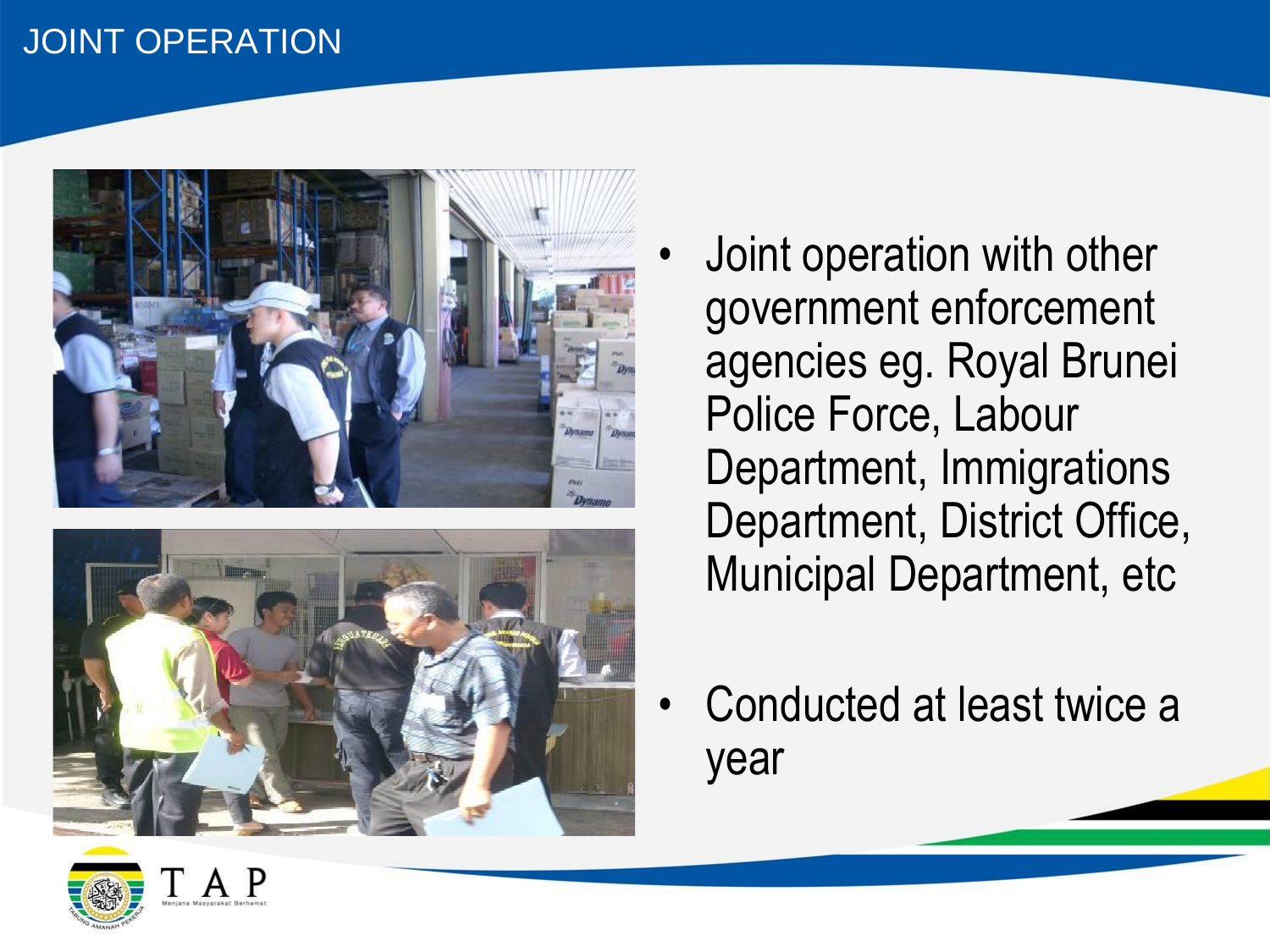- ✓ Workshop on Investigation & Prosecution
- ✓ Conducted by Criminal Justice Division, Attorney General Chambers





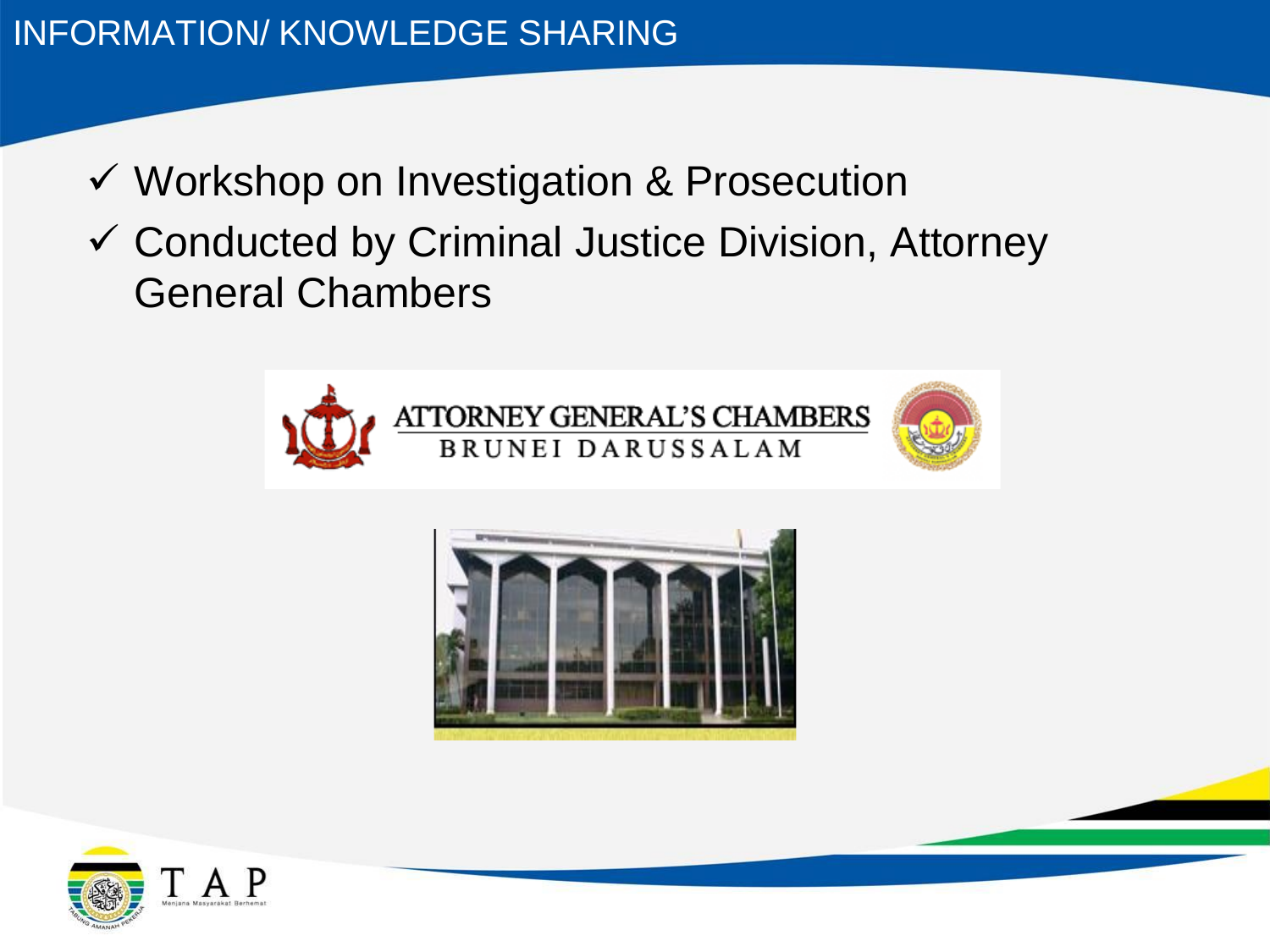- ✓ Control & Restraint Technique conducted by Prison **Department**
- $\checkmark$  Basic skills for self defense and strengthen enforcement officers physically & mentally



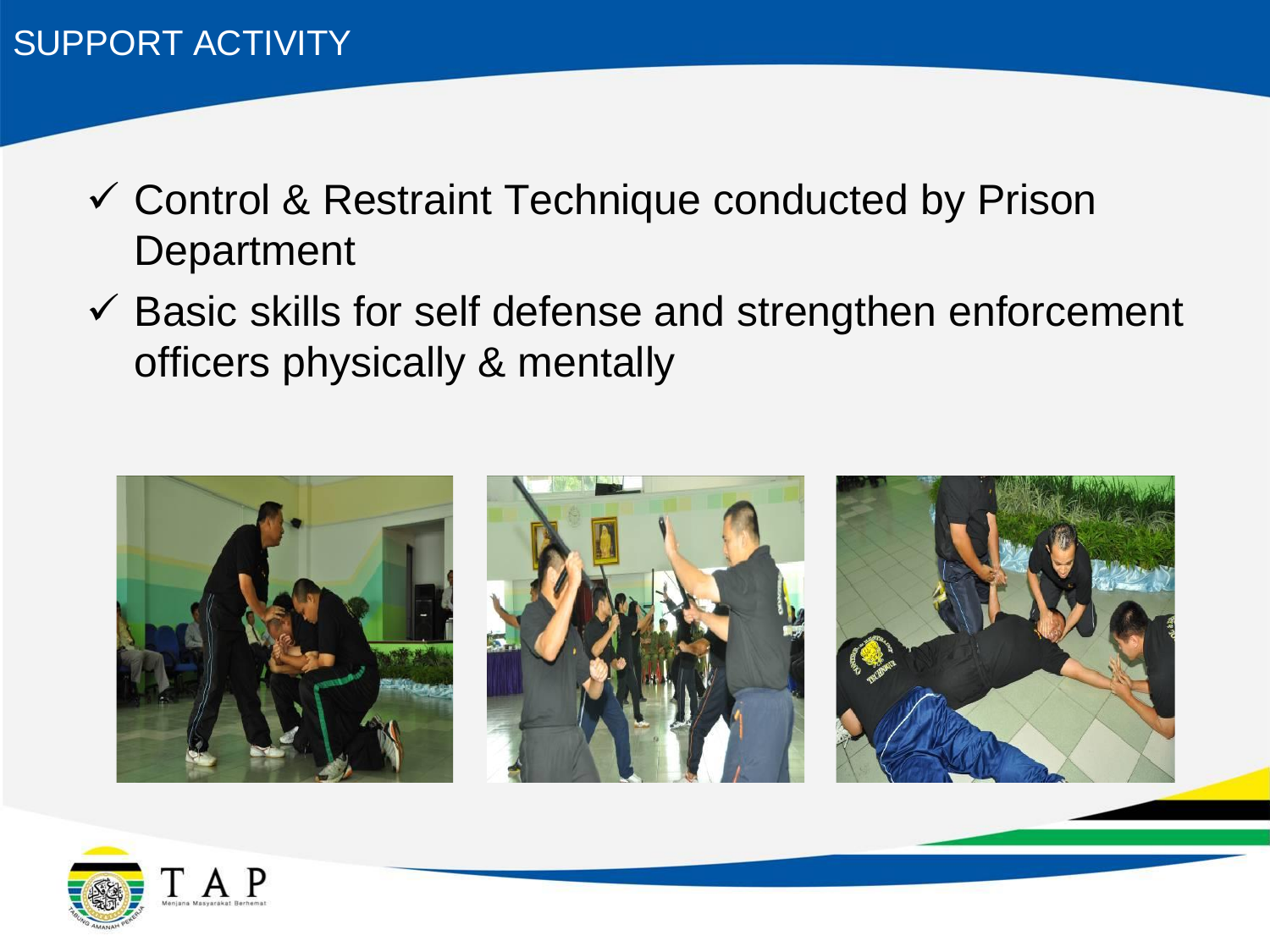### BENEFIT TO ETF

- $\checkmark$  Reduce the number of new delinguent cases which means that more time can be focussed on priority cases
- ✓ Closer relationship between agencies
- ✓ Acquired new techniques of investigation and prosecution
- ✓ Greater confidence instilled into Enforcement Department as a whole

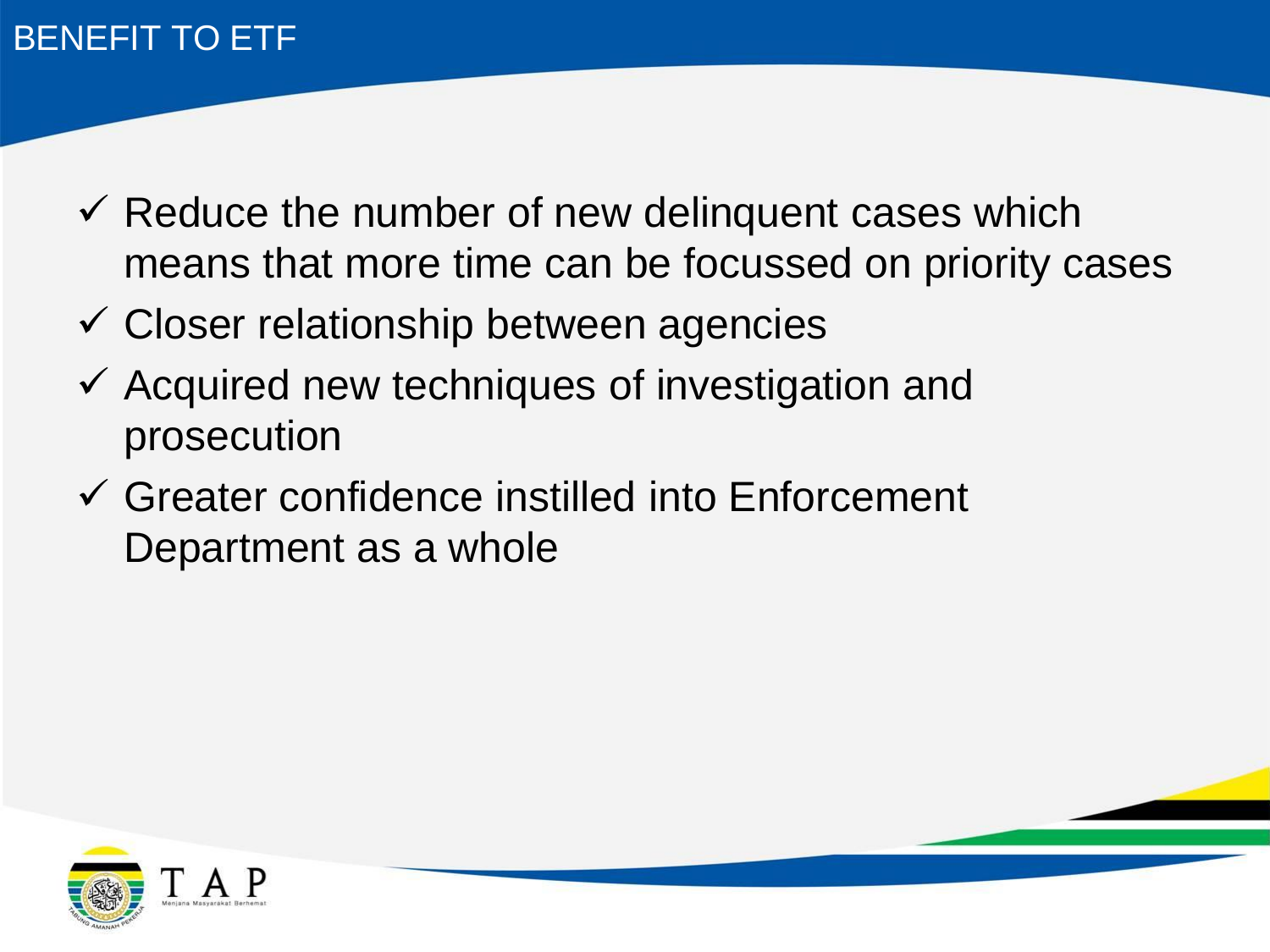#### FUTURE

- $\checkmark$  To continuously strengthen the strategic alliance with government agencies through Memorandum of Understanding (MOU)
- $\checkmark$  To come up with new and creative ways to attract more government agencies to participate in our efforts to improve enforcement actions.